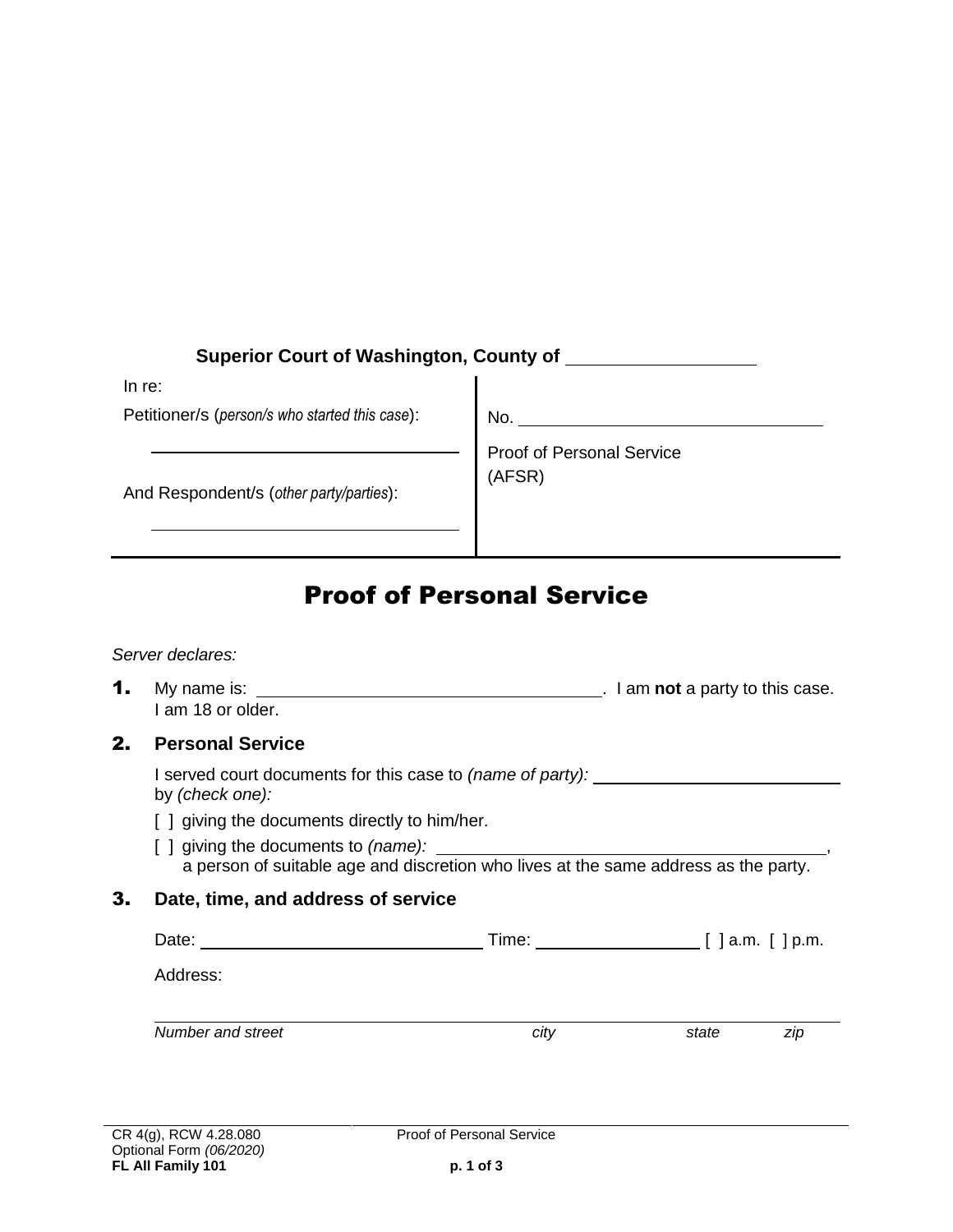#### 4. **List all documents you served** *(check all that apply):*

*(The most common documents are listed below. Check only those documents that were served. Use the "Other" boxes to write in the title of each document you served that is not already listed.)* 

| [ ] Petition to/for ___________                 |                                                                                                                           |
|-------------------------------------------------|---------------------------------------------------------------------------------------------------------------------------|
| [] Summons (Attach a copy.)                     |                                                                                                                           |
| [ ] Order Setting Case Schedule                 | [ ] Motion for Temporary Family Law Order<br>[ ] and Restraining Order                                                    |
| [ ] Notice Re: Military Dependent               | [ ] Proposed Temporary Family Law Order                                                                                   |
| [ ] Proposed Parenting Plan                     | [ ] Motion for Immediate Restraining Order<br>(Ex Parte)                                                                  |
| [ ] Proposed Child Support Order                | [ ] Immediate Restraining Order (Ex Parte)<br>and Hearing Notice                                                          |
| [ ] Proposed Child Support Worksheets           | [ ] Restraining Order                                                                                                     |
| [ ] Sealed Financial Documents                  | [ ] Motion for Contempt Hearing                                                                                           |
| [ ] Financial Declaration                       | [ ] Order to Go to Court for Contempt<br>Hearing                                                                          |
| [ ] Information for Temporary Parenting<br>Plan | [ ] Motion for Adequate Cause Decision                                                                                    |
| [ ] Declaration of: _________                   | [] Notice of Intent to Move with Children<br>(Relocation)                                                                 |
| [ ] Declaration of: ____________                | [ ] Objection about Moving with Children and<br>Petition about Changing a Parenting/<br><b>Custody Order (Relocation)</b> |
| [ ] Other: _________________________________    |                                                                                                                           |
| Other:                                          |                                                                                                                           |

#### 5. **Fees charged for service**

[ ] Does not apply.

 $[ ]$  Fees:  $\frac{6}{5}$  + Mileage  $\frac{6}{5}$  = Total:  $\frac{6}{5}$  = Total:  $\frac{6}{5}$ 

6. **Other Information** (if any):

I declare under penalty of perjury under the laws of the state of Washington that the statements on this form are true.

| Signed at (city and state): | Date: |
|-----------------------------|-------|
|                             |       |

*Signature of server Print or type name of server*

CR 4(g), RCW 4.28.080 Optional Form *(06/2020)* **FL All Family 101**

**Proof of Personal Service**